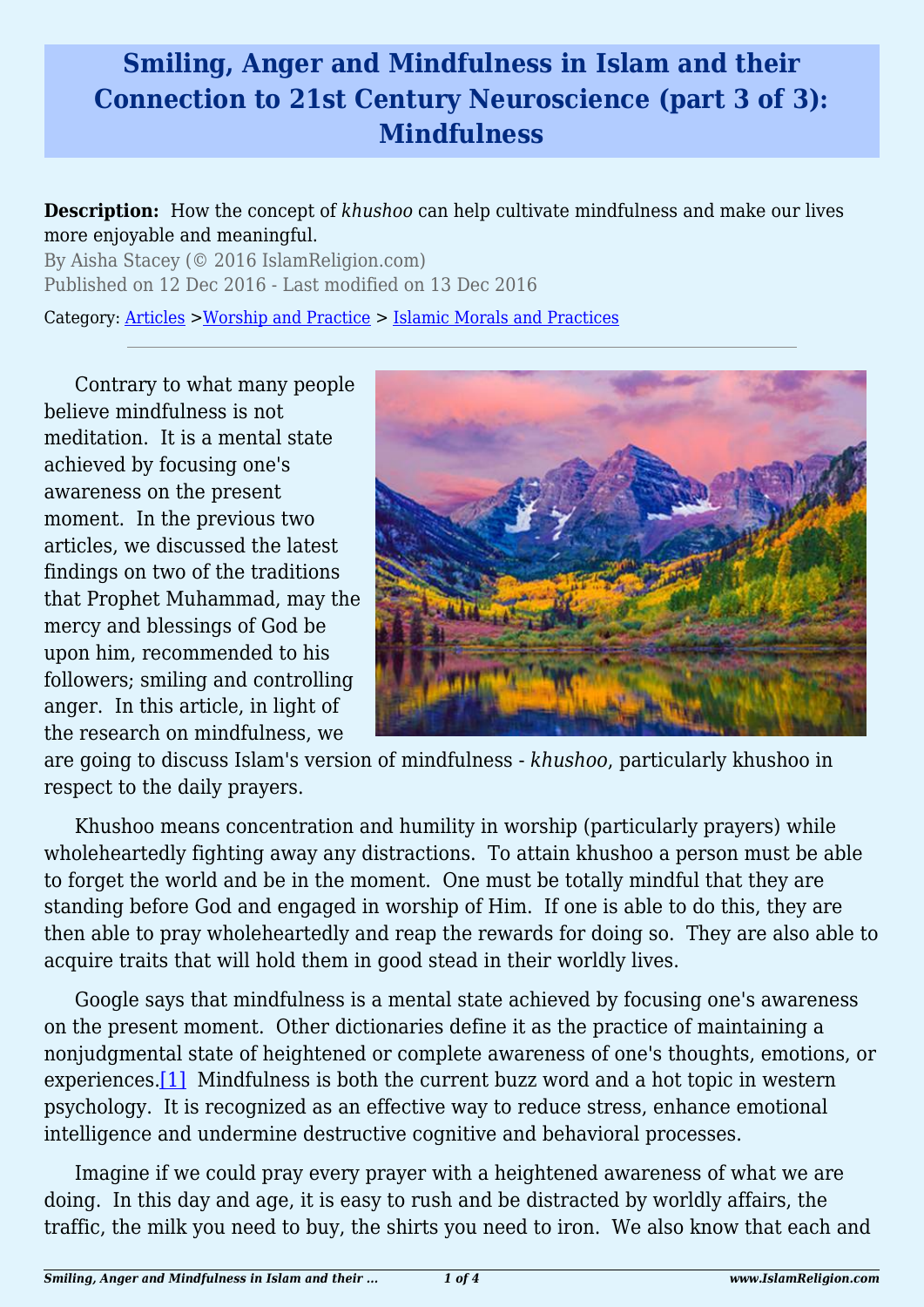every one of us is distracted by the tricks of Satan, the whisperings known as *waswas*. Having khushoo or being mindful has been scientifically proven to be a crucial step for disentangling our minds from those ruminative thoughts[.\[2\]](#page-2-1)

<span id="page-1-0"></span>The word waswas comes from the Arabic word for delusion and means thoughts of doubt, apprehension or hesitation. It also covers the distractions that come to mind while a person is trying to concentrate on prayer, or trying to be mindful of the importance of the moment. Islamic scholars stress the importance of not giving into waswas and not letting it determine the quality of your prayer.

<span id="page-1-1"></span>Prophet Muhammad said that whoever made ablution well and then prayed two units of prayer focusing on them completely without thinking of anything else will be forgiven all his previous sins<sup>[3]</sup>, as long as they were not major sins<sup>[4]</sup>. Being mindful, being able to focus on the moment is a skill worth developing. There are numerous advantages attached to mindfulness both in this world and in preparation for the next.

<span id="page-1-2"></span>Various studies in the past several years have concluded that mindfulness has numerous health benefits including increased immune function, positive cognitive effects, and the reduction of psychological stress.[\[5\]](#page-2-4) In Islam, rewards are given according to the proportion of khushoo. Prophet Muhammad said that a person might pray but have nothing recorded of it except a tenth, or ninth or eighth and so forth $[6]$ . His companion Ibn Abbas explained that meant a person will only have from his prayer that part on which he kept his focus.

<span id="page-1-4"></span><span id="page-1-3"></span>In a 2007 study at the University of Toronto<sup>[7]</sup> new ground was broken in our understanding of mindfulness from a neuroscience perspective. Scientists discovered that people have two distinct ways of interacting with the world using two different sets of networks. One is called the default network and it is involved with planning, daydreaming, and ruminating. This network doesn't take much effort to operate. It is active most of the time. You take in information, interpret through a filter of everyday experiences and add your own interpretation.

Through this network a cool breeze isn't just a joyful experience; it is a sign that the weekend is nearly over, it reminds you of work tomorrow and taking the kids to school and packing lunches. It is the network that Satan takes advantage of, whispering this and that, and distracting you from worship.

There is however a whole different network, one of direct experience. When this direct experience network is activated, you are experiencing information coming into your senses in real time. Experiencing the world through the direct experience network allows you to get closer to the reality of any event.

People who practice mindfulness are able to notice the difference between the two networks and switch from one to the other. Thus practicing mindfulness means to bring awareness to the activities that you usually do on auto pilot. Many of us have been guilty of praying without a single thought about God or the prayer itself entering our heads. We recite the words and perform the actions and then congratulate ourselves for praying in the correct time frame. Mindfulness helps us to refocus our attention to the present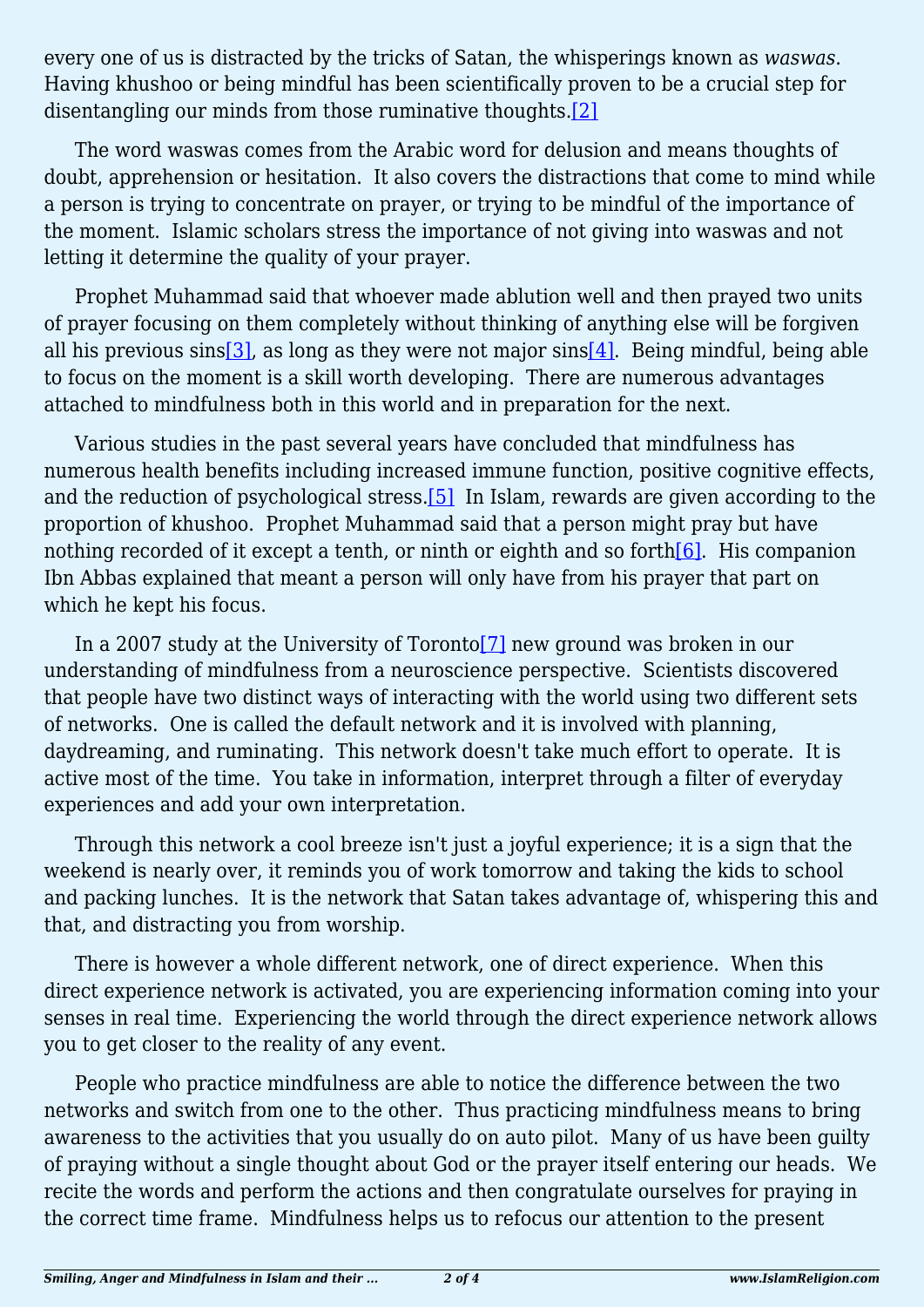moment; to feel the action of raising our hands to begin the prayer and think about the moment we leave the world behind.

Muslims are able to begin each day on a high note by practicing mindfulness with the first prayer of the day. They are able to think about getting out of bed to thank God for another day, to follow that with an ablution in which they think about the washing away of sins and finally to pray with khushoo. This is the type of khushoo the companions of Prophet Muhammad struggled to have in their every prayer and every act of worship. Mindfulness or khushoo helps us to experience the prayer with all of our senses.

<span id="page-2-8"></span>There is evidence to suggest that mindfulness can eventually become an effortless trait. If we try to be in the moment rather than trying to empty our minds of useless thoughts, we might find a way to experience the blissful nature of prayer. It may become our comfort as it was the comfort of Prophet Muhammad. He said to his companion; make the call to prayer so that we might be comforted by praying.<sup>[\[8\]](#page-2-7)</sup> If we acquire the ability to have khushoo in all our prayers, we will have the ability to be mindful throughout our daily lives and thus be able to worship God in all that we do. When we examine khushoo, the state of mind all Muslims are required to strive for when worshipping God, we find that Muslims have been practicing mindfulness for a very long time. It is part of the structure of a daily life spent in the service of God. The wonderful scientific discoveries in the last two decades demonstrate to us that the Quran and the traditions of Prophet Muhammad are guides detailing how to live a worthwhile and content life even in the face of  $21<sup>st</sup>$  century chaos.

Endnotes:

<span id="page-2-0"></span>[\[1\]](#page-0-0) [\(http://www.merriam-webster.com/dictionary/mindfulness\)](http://www.merriam-webster.com/dictionary/mindfulness)

<span id="page-2-1"></span>[\[2\]](#page-1-0) [\(http://www.mindful.org/the-science-of-mindfulness/](http://www.mindful.org/the-science-of-mindfulness/))

<span id="page-2-2"></span>[\[3\]](#page-1-1) Saheeh Bukhari

<span id="page-2-3"></span>[\[4\]](#page-1-1) Saheeh Muslim

<span id="page-2-4"></span>[\[5\]](#page-1-2) [\(http://www.apa.org/pubs/journals/features/pst-48-2-198.pdf](http://www.apa.org/pubs/journals/features/pst-48-2-198.pdf))

<span id="page-2-5"></span>[\[6\]](#page-1-3) Imam Ahmad

<span id="page-2-6"></span> $[7]$  (

<span id="page-2-7"></span><https://www.psychologytoday.com/blog/your-brain-work/200910/the-neuroscience-mindfulness>)